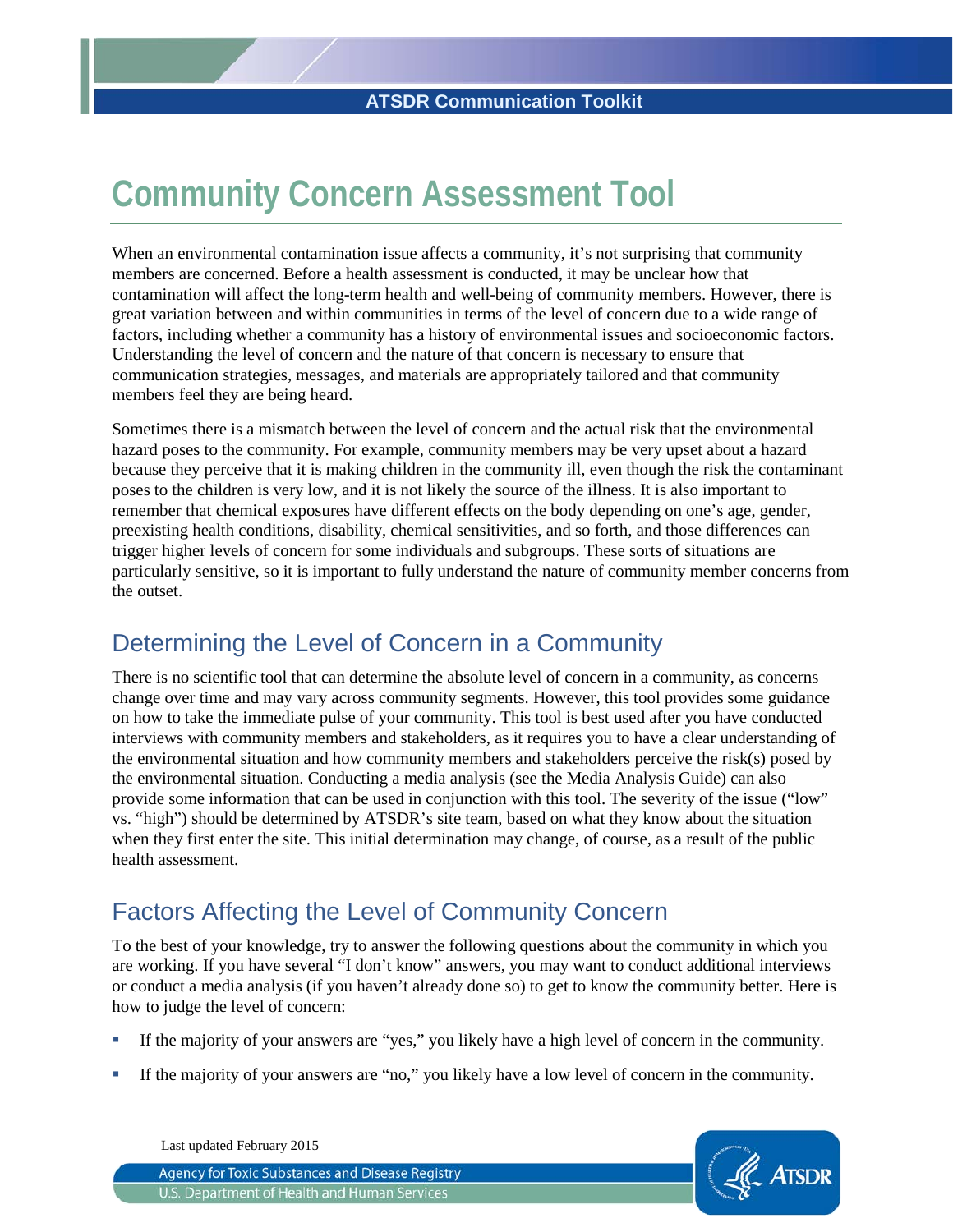- - If you have nearly the same number of responses, it is better to address the higher level of concern to ensure that you do not minimize the concerns of the community.

It is recommended that more than one member of the site assessment team and/or local staff complete this assessment so you can compare answers and discuss whether your assessments are in sync.

This tool is only intended to provide you with an approximate feel for the level of concern in the community. Once you have determined the level of concern (Table 1) you believe currently exists, see Table 2 for recommendations on how to adjust your communication strategies to address the level of concern.

#### **Table 1: Assessment of Community Concern Level**

| <b>Question</b>                           |                                                                                                                                                                                       | <b>Yes</b> | <b>No</b> | <b>Don't Know</b> |
|-------------------------------------------|---------------------------------------------------------------------------------------------------------------------------------------------------------------------------------------|------------|-----------|-------------------|
| 1.<br>exposure)?                          | Is exposure to the chemical involuntary, as opposed to<br>voluntary (e.g., an accidental chemical spill vs. a workplace                                                               |            |           |                   |
| 2.<br>avoided)?                           | Is exposure to the chemical perceived to be controlled by<br>others, as opposed to under an individual's control (e.g., in<br>the water supply for a town vs. a place that can easily |            |           |                   |
| 3.<br>whole town equally or randomly)?    | Is the exposure perceived to be unfairly distributed (e.g.,<br>affecting a certain part of town or a certain population vs. the                                                       |            |           |                   |
| 4.<br>terrorism or vandalism)?            | Is the exposure manmade and/or deliberate (e.g., act of                                                                                                                               |            |           |                   |
| 5.<br>can be cleaned up)?                 | Does the exposure have dramatic, long-lasting effects on<br>the community (e.g., people can no longer live in a certain<br>neighborhood or property was destroyed vs. something that  |            |           |                   |
| 6.<br>history of problems)?               | Is the source of exposure perceived to be an untrusted<br>source vs. a trusted source (e.g., an industrial plant with a                                                               |            |           |                   |
| 7.<br>adults?                             | Does the exposure appear to affect children more than                                                                                                                                 |            |           |                   |
| 8.                                        | Have there been deaths or serious illnesses that are<br>perceived to be directly attributable to the chemical<br>exposure or are deaths or serious illnesses anticipated?             |            |           |                   |
| 9.                                        | Does the media and/or the public perceive the event as the<br>"first," "worst," or "biggest" of its type?                                                                             |            |           |                   |
| or slow?                                  | 10. Does the community perceive that the response of public<br>officials and others in authority to date has been inadequate                                                          |            |           |                   |
| 11. Is a criminal investigation involved? |                                                                                                                                                                                       |            |           |                   |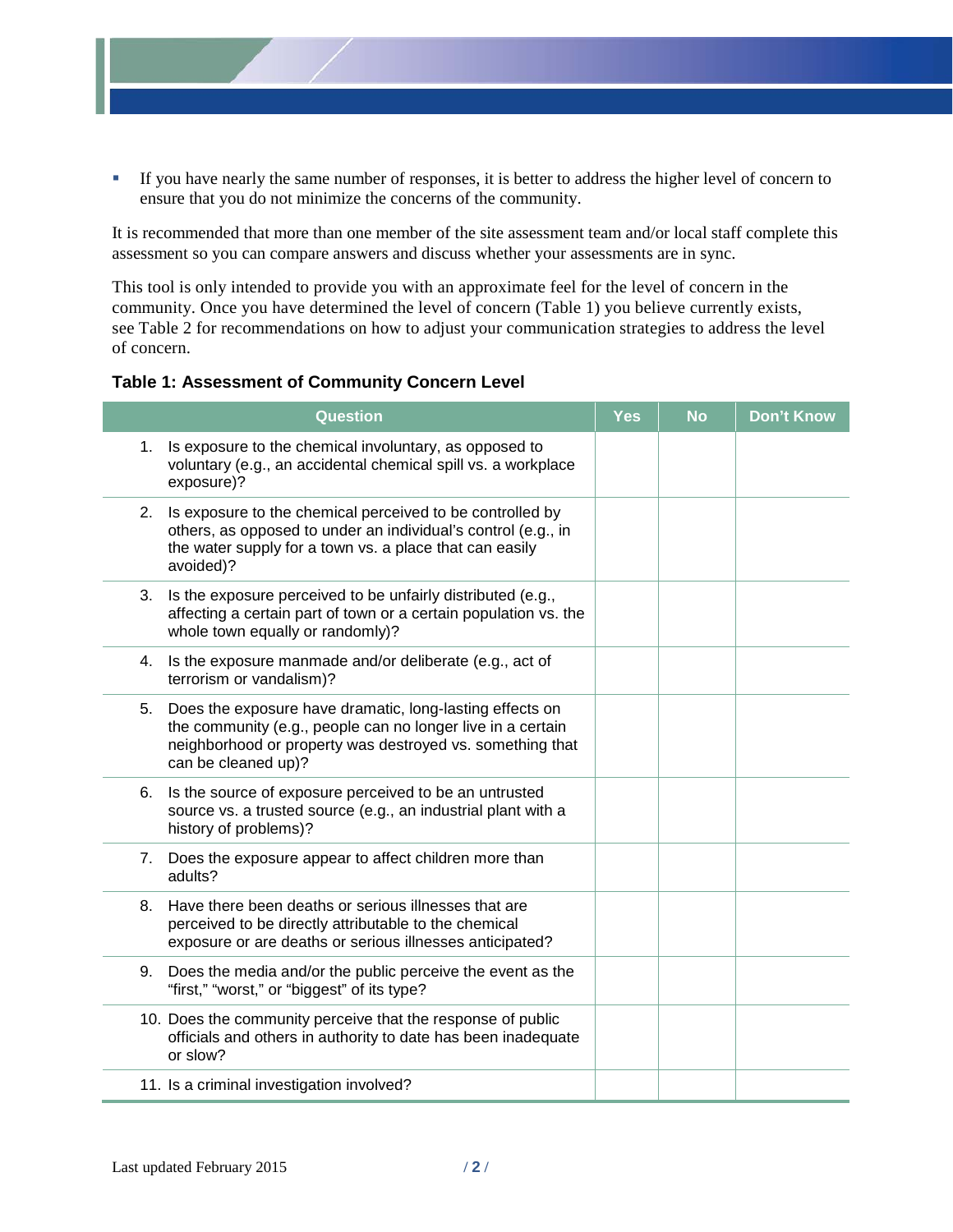

### **Table 2: Communication Strategies for Different Levels of Community Concern**

| <b>Segment</b> | <b>High Concern, High Risk</b>                                                                                                                                                                                                                                                                                                                                                                                                                                                                                                                                                                                                                                                             | <b>High Concern, Low Risk</b>                                                                                                                                                                                                                                                                                                                                                                                                                                                                                                                                                                                                                  | <b>Low Concern, High Risk</b>                                                                                                                                                                                                                                                                                                                                                |
|----------------|--------------------------------------------------------------------------------------------------------------------------------------------------------------------------------------------------------------------------------------------------------------------------------------------------------------------------------------------------------------------------------------------------------------------------------------------------------------------------------------------------------------------------------------------------------------------------------------------------------------------------------------------------------------------------------------------|------------------------------------------------------------------------------------------------------------------------------------------------------------------------------------------------------------------------------------------------------------------------------------------------------------------------------------------------------------------------------------------------------------------------------------------------------------------------------------------------------------------------------------------------------------------------------------------------------------------------------------------------|------------------------------------------------------------------------------------------------------------------------------------------------------------------------------------------------------------------------------------------------------------------------------------------------------------------------------------------------------------------------------|
| Description    | In this case, you will likely<br>need to guide people<br>through serious hazards<br>when they are<br>appropriately upset.<br>Acknowledge people's<br>level of concern and<br>provide clear information<br>and expectations.                                                                                                                                                                                                                                                                                                                                                                                                                                                                | The high level of concern<br>may originate from any<br>number of factors. But the<br>concern is real and needs<br>to be addressed, even if<br>the risk is low.                                                                                                                                                                                                                                                                                                                                                                                                                                                                                 | In this case, you will need<br>to alert people to serious<br>hazards when they are<br>seemingly unconcerned.                                                                                                                                                                                                                                                                 |
| Tone           | Express empathy and<br>ш<br>compassion.<br>Express your<br>u,<br>understanding that the<br>community feels<br>threatened.<br>Messages that might<br>ш<br>evoke fear should<br>describe the situation<br>in a moderate way.<br>They should also<br>provide the community<br>with ideas and<br>methods for how to<br>control or remove the<br>risk or danger.<br>Express the following<br>Ű,<br>qualities in person and<br>in messages: listening,<br>caring, empathy,<br>honesty, openness,<br>competence, and<br>expertise.<br>Move quickly to a<br>×<br>dialogue instead of a<br>one-way<br>communication<br>strategy. Dialogue<br>gives communities a<br>chance to be and feel<br>heard. | Be patient, listen, and<br>a,<br>be attentive to people's<br>concerns.<br>×,<br>Messages that might<br>evoke fear should<br>describe the situation<br>in a moderate way.<br>They should also<br>provide the community<br>with ideas and<br>methods for how to<br>control or remove the<br>risk or danger.<br>Express the following<br>×<br>qualities in person and<br>in messages: listening,<br>caring, empathy,<br>honesty, openness,<br>competence, and<br>expertise.<br>Move quickly to a<br><b>M</b><br>dialogue instead of a<br>one-way<br>communication<br>strategy. Dialogue<br>gives communities a<br>chance to be and feel<br>heard. | Messages that might<br>ш<br>evoke fear should<br>describe the situation<br>in a moderate way.<br>They should provide<br>the community with<br>ideas and methods for<br>how to control or<br>remove the risk or<br>danger.<br>A slightly more<br>$\blacksquare$<br>concerned tone than<br>with the other two<br>segments may help to<br>increase involvement<br>and interest. |